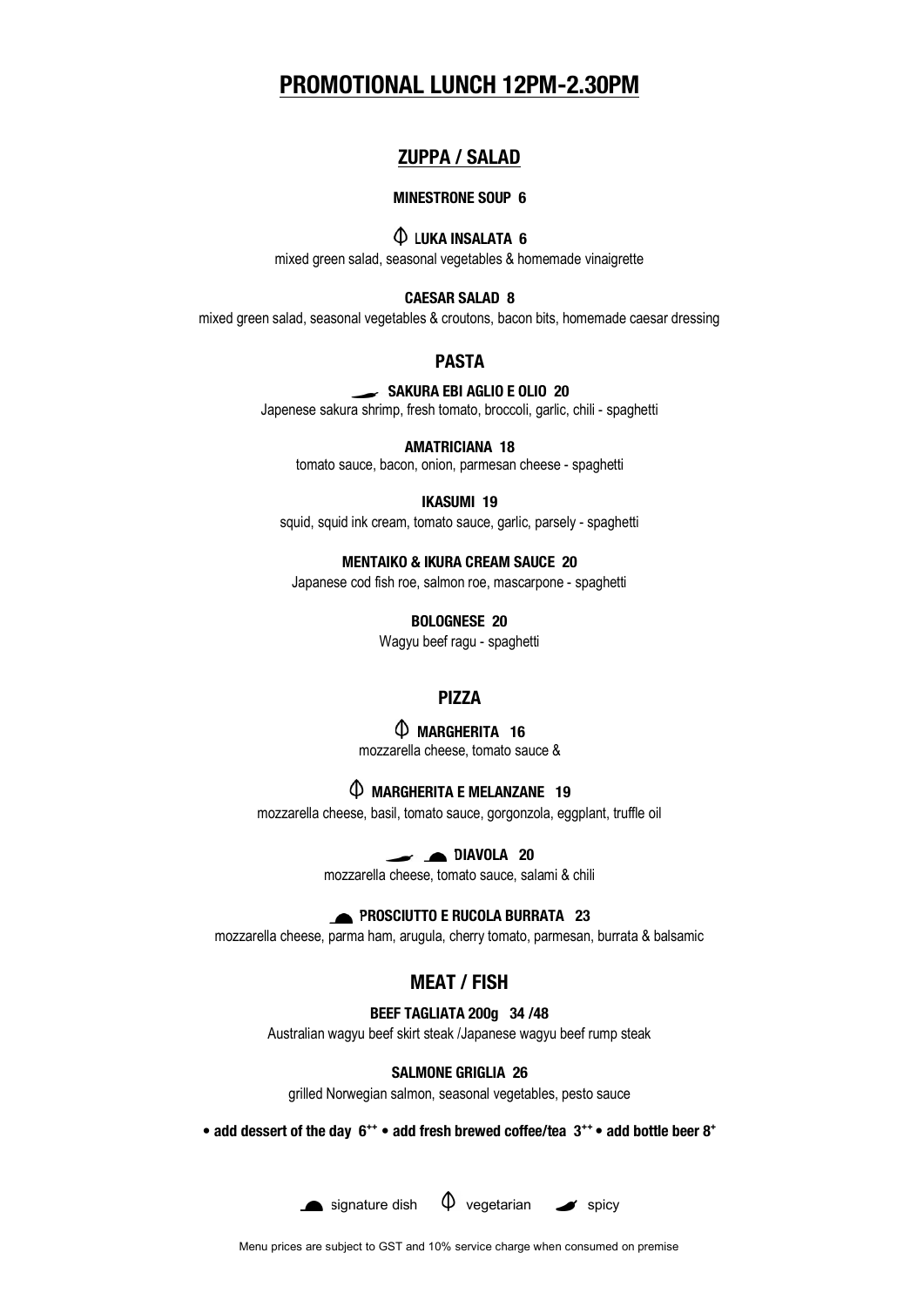# **A LA CARTE**

## **APERITIVO /**

| <b>1 OLIVE VERDE CASTELVETRANO</b><br>Green olives                                                                                | 7  |
|-----------------------------------------------------------------------------------------------------------------------------------|----|
| <b>SOURDOUGH BREAD (4pcs)</b><br>Served with ricotta cheese                                                                       | 6  |
| <b>WHIPPED BOTTARGA CREAM</b><br>& PRETZEL<br>Bottarga dip                                                                        | 12 |
| <b>PROSCIUTTO DI SAN DANIELE</b><br>Pork ham 40g, gnocco fritto                                                                   | 16 |
| <b>AFFETTATI MISTI</b><br>(Suitable for 3 - 4 persons)<br>Mixed cold cuts of prosciutto di san daniele,<br>salami, mortadella     | 40 |
| <b>CHEESE BOARD</b><br>40g per cheese                                                                                             | 8  |
| A selection of artisanal cheese<br>& accompaniments<br>(Ask the wait staff for today's selection)                                 |    |
| <b>CICCHETTI / COLD</b>                                                                                                           |    |
| <b>FRESH JAPANESE HYUOGO OYSTER</b>                                                                                               |    |
| Freshly shucked oyster, shallots,<br>chives, olive oil, lemon juice<br>per piece / 8<br>With IKURA (salmon roe)<br>per piece / 11 |    |

**TUNA TARTARE 24**  *Negitoro, crab meat, avocado, ikura*

**BURRATA 26**  *Burrata, San Daniele ham, Arugula, San Marzano tomatoes, Pesto*

| <b>CHEF'S OMAKASE PLATTER</b><br>(5 Items)<br>26 / pax<br>Foie Gras Dorayaki, Burrata & San Daniele,<br>Hyogo Oyster with Ikura and 2 Chef's<br>selections of the day |    |
|-----------------------------------------------------------------------------------------------------------------------------------------------------------------------|----|
| <b>CICCHETTI / HOT</b>                                                                                                                                                |    |
| <b>MEATBALL</b><br>Homemade beef meatball, tomato sauce,<br>gorgonzola cream, parmesan                                                                                | 20 |
| <b>SOTONG</b><br>Sautéed squid & garlic, spicy tomato sauce,<br>squid ink cream                                                                                       | 21 |
| <b>GAMBERETTI KARAAGE</b><br>Deep fried Shiba soft shell shrimp,<br>garlic, chili, curry leaf, lemon                                                                  | 20 |
| <b>CALAMARI</b><br>Deep fried squid, garlic aioli                                                                                                                     | 21 |
| <b>TRIPPA</b><br>Beef honeycomb stew, pecorino<br>cheese                                                                                                              | 20 |
| <b>ZUPPA / SOUP</b>                                                                                                                                                   |    |
| <b>MINESTRONE</b><br>Bell pepper, zucchini, eggplant, onions,<br>cabbage, bacon, tomatoes                                                                             | 12 |

## **SALAD /**

 **INSALATA 13**  *Mixed green salad, seasonal vegetables & signature onion vinaigrette*

# **SHRIMP CAESAR SALAD 18**

*Mixed green salad, shrimp, avocado, croutons, San Daniele ham, Caesar dressing*



Menu prices are subject to GST and 10% service charge when consumed on premise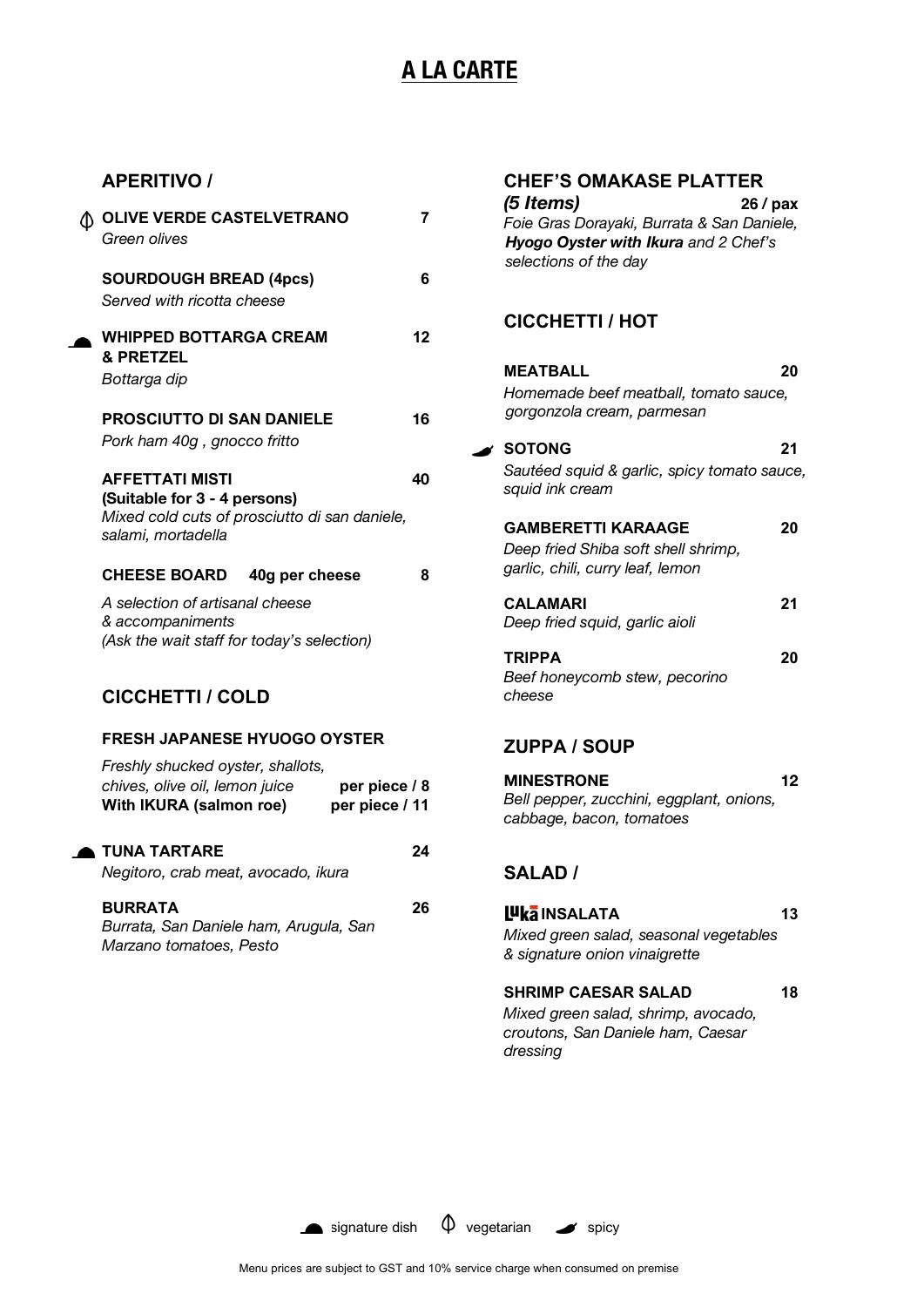# **A LA CARTE**

## **PASTA / RISOTTO /**

| <b>PLIN AGNOLOTTI</b><br>Piedmont veal dumplings, butter,<br>sage / ravioli                                                                          | 25 |
|------------------------------------------------------------------------------------------------------------------------------------------------------|----|
| <b>BOLOGNESE</b><br>Wagyu beef ragù, mascarpone cheese,<br>parmesan cheese / pappardelle                                                             | 26 |
| <b>CARBONARA</b><br>Bacon, salsiccia, onion, Japanese egg,<br>parmesan cheese, black pepper<br>/ fettuccine                                          | 26 |
| <b>SHIRASU AGLIO E OLIO</b><br>White bait, cabbage, bottarga garlic,<br>chili, colatura, Oba leaf, olive oil, yuzu<br>/ spaghetti                    | 27 |
| <b>FRUTTI DI MARE</b><br>Tomato sauce, prawn, clams, squid,<br>oregano, capers, olive, basil pesto, garlic,<br>chili, parmesan, / spaghetti chitarra | 34 |
| <b>IKASUMI</b><br>squid, squid ink cream, tomato sauce,<br>parsley / spaghetti                                                                       | 25 |
| <b>MENTAIKO &amp; IKURA</b><br>Salmon roe, Mentaiko cream,<br>mascarpone / spaghetti                                                                 | 25 |
| <b>GNOCCHI FORMAGGI</b><br>Gorgonzola, taleggio, parmesan, pecorino,<br>cream / gnocchi                                                              | 25 |
| <b>AMATRICIANA</b><br>Bacon, garlic, onion, chili, tomato sauce,<br>parmesan / spaghetti                                                             | 25 |
| <b>RISOTTO MILANESE</b><br>Live prawn, onion, saffron broth butter,<br>parmesan / carnaroli rice                                                     | 28 |

## **GRIGLIA / ARROSTO /**

**TAGLIATA Additional serving in 50g increments**

### **SAGARI**

| M7 Australian Wagyu Beef |             |  |
|--------------------------|-------------|--|
| <b>HANGING TENDER</b>    | per 100g 27 |  |
| <b>A TOMOSANKAKU</b>     |             |  |
| A4 Japanese Wagyu Beef   |             |  |
| TRI-T                    | per 100g 36 |  |

# **MAIALE 50**

*200g grilled Iberico pork pluma, potato, marsala wine sauce, cumin carrot puree*

## **DOLCE /**

| <b>LUKA'S TIRAMISU</b>                                                                               | 12 |
|------------------------------------------------------------------------------------------------------|----|
| <b>BURNT CHEESECAKE</b><br><b>Served with Candied Walnuts</b>                                        | 12 |
| RHUM BABA *contains alcohol*<br>Rum syrup soaked cake, Chantilly cream,<br>fresh berries, pistachios | 14 |
| <b>GELATO (1 Scoop</b>                                                                               |    |

*Vanilla, Strawberry, Chocolate, Pistachio, Lemon*

## **ITALIAN-**



signature dish  $\phi$  vegetarian spicy